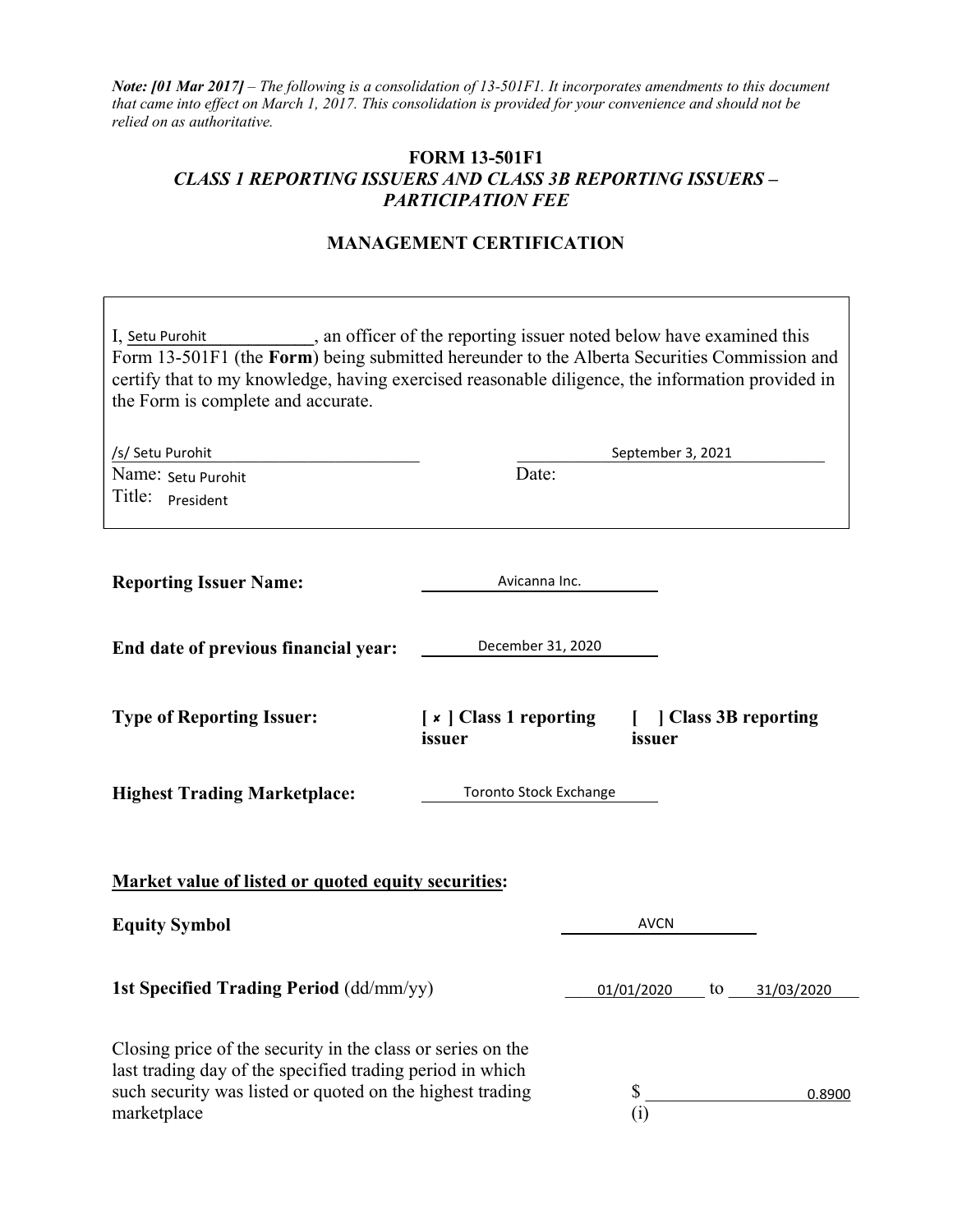| Number of securities in the class or series of such<br>security outstanding at the end of the last trading day of<br>the specified trading period                                                    |                  | (ii)        |    | 23,187,444    |
|------------------------------------------------------------------------------------------------------------------------------------------------------------------------------------------------------|------------------|-------------|----|---------------|
| Market value of class or series                                                                                                                                                                      | $(i)$ x $(ii)$   | \$<br>(A)   |    | 20,636,825.16 |
| 2nd Specified Trading Period (dd/mm/yy)                                                                                                                                                              |                  | 01/04/2020  | to | 30/06/2020    |
| Closing price of the security in the class or series on the<br>last trading day of the specified trading period in which<br>such security was listed or quoted on the highest trading<br>marketplace |                  | \$<br>(iii) |    | 1.6000        |
| Number of securities in the class or series of such<br>security outstanding at the end of the last trading day of<br>the specified trading period                                                    |                  | (iv)        |    | 26,401,812    |
| Market value of class or series                                                                                                                                                                      | $(iii)$ x $(iv)$ | \$<br>(B)   |    | 42,242,899.2  |
| 3rd Specified Trading Period (dd/mm/yy)                                                                                                                                                              |                  | 01/07/2020  | to | 30/09/2020    |
| Closing price of the security in the class or series on the<br>last trading day of the specified trading period in which<br>such security was listed or quoted on the highest trading<br>marketplace |                  | \$<br>(v)   |    | 0.9900        |
| Number of securities in the class or series of such<br>security outstanding at the end of the last trading day of<br>the specified trading period                                                    |                  | (vi)        |    | 28,581,382    |
| Market value of class or series                                                                                                                                                                      | $(v)$ x $(vi)$   | \$<br>(C)   |    | 28,295,568.18 |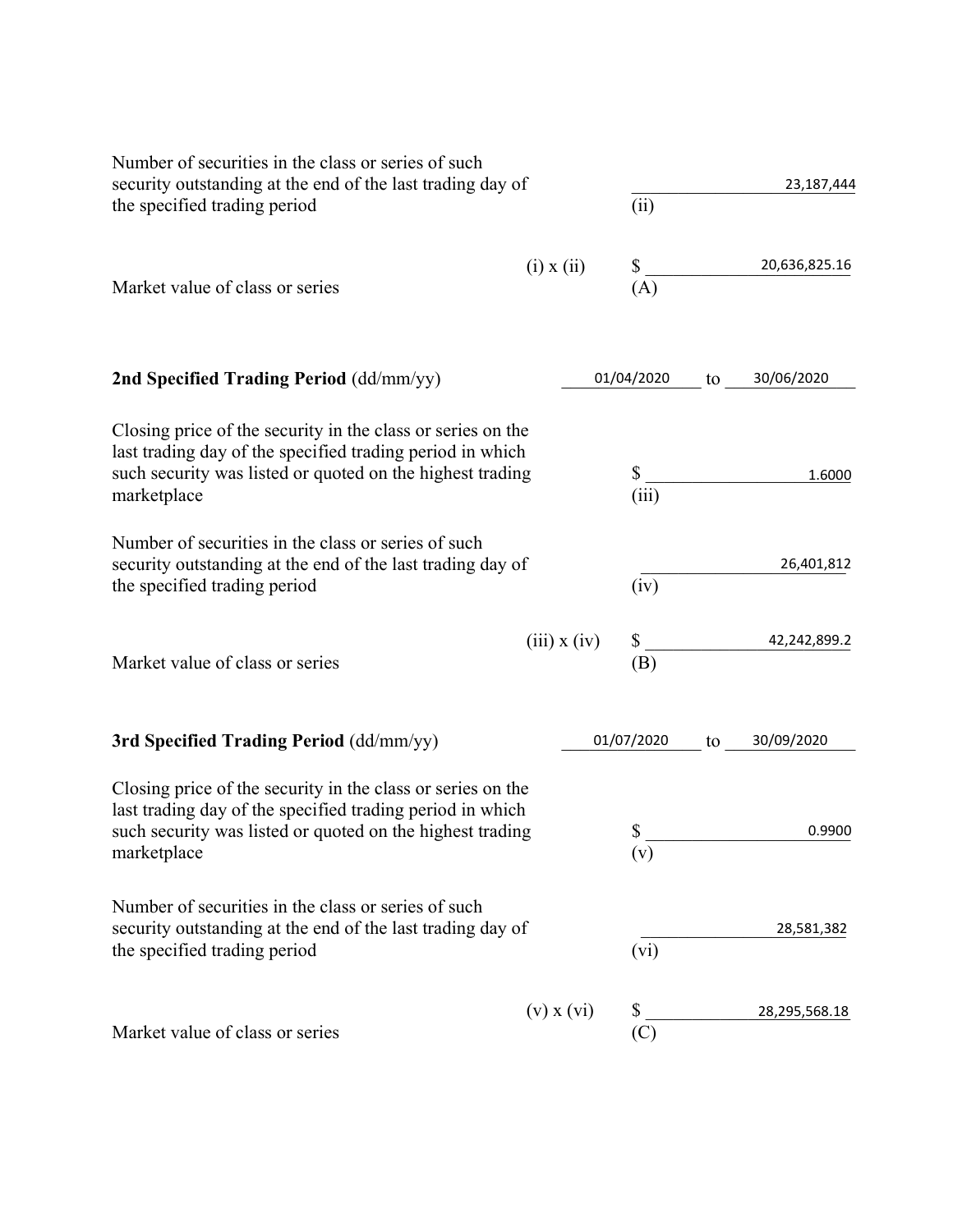| 4th Specified Trading Period (dd/mm/yy)                                                                                                                                                                             |                    | 01/10/2020  | to | 31/12/2020    |
|---------------------------------------------------------------------------------------------------------------------------------------------------------------------------------------------------------------------|--------------------|-------------|----|---------------|
| Closing price of the security in the class or series on the<br>last trading day of the specified trading period in which<br>such security was listed or quoted on the highest trading<br>marketplace                |                    | \$<br>(vii) |    | 1.3100        |
| Number of securities in the class or series of such<br>security outstanding at the end of the last trading day of<br>the specified trading period                                                                   |                    | (viii)      |    | 35,871,941    |
| Market value of class or series                                                                                                                                                                                     | $(vii)$ x $(viii)$ | \$<br>(D)   |    | 46,992,242.71 |
| 5th Specified Trading Period (dd/mm/yy)                                                                                                                                                                             |                    | n/a         | to | n/a           |
| Closing price of the security in the class or series on the<br>last trading day of the specified trading period in which<br>such security was listed or quoted on the highest trading<br>marketplace                |                    | \$<br>(ix)  |    |               |
| Number of securities in the class or series of such<br>security outstanding at the end of the last trading day of<br>the specified trading period                                                                   |                    | (x)         |    |               |
| Market value of class or series                                                                                                                                                                                     | $(ix)$ x $(x)$     | \$<br>(E)   |    |               |
| <b>Average Market Value of Class or Series (Calculate</b><br>the simple average of the market value of the class or<br>series of security for each applicable specified trading<br>period (i.e. A through E above)) |                    | \$<br>(1)   |    | 34,541,883.81 |

(Repeat the above calculation for each other class or series of equity securities of the reporting issuer (and a subsidiary, if applicable) that was listed or quoted on a marketplace at the end of the previous financial year)